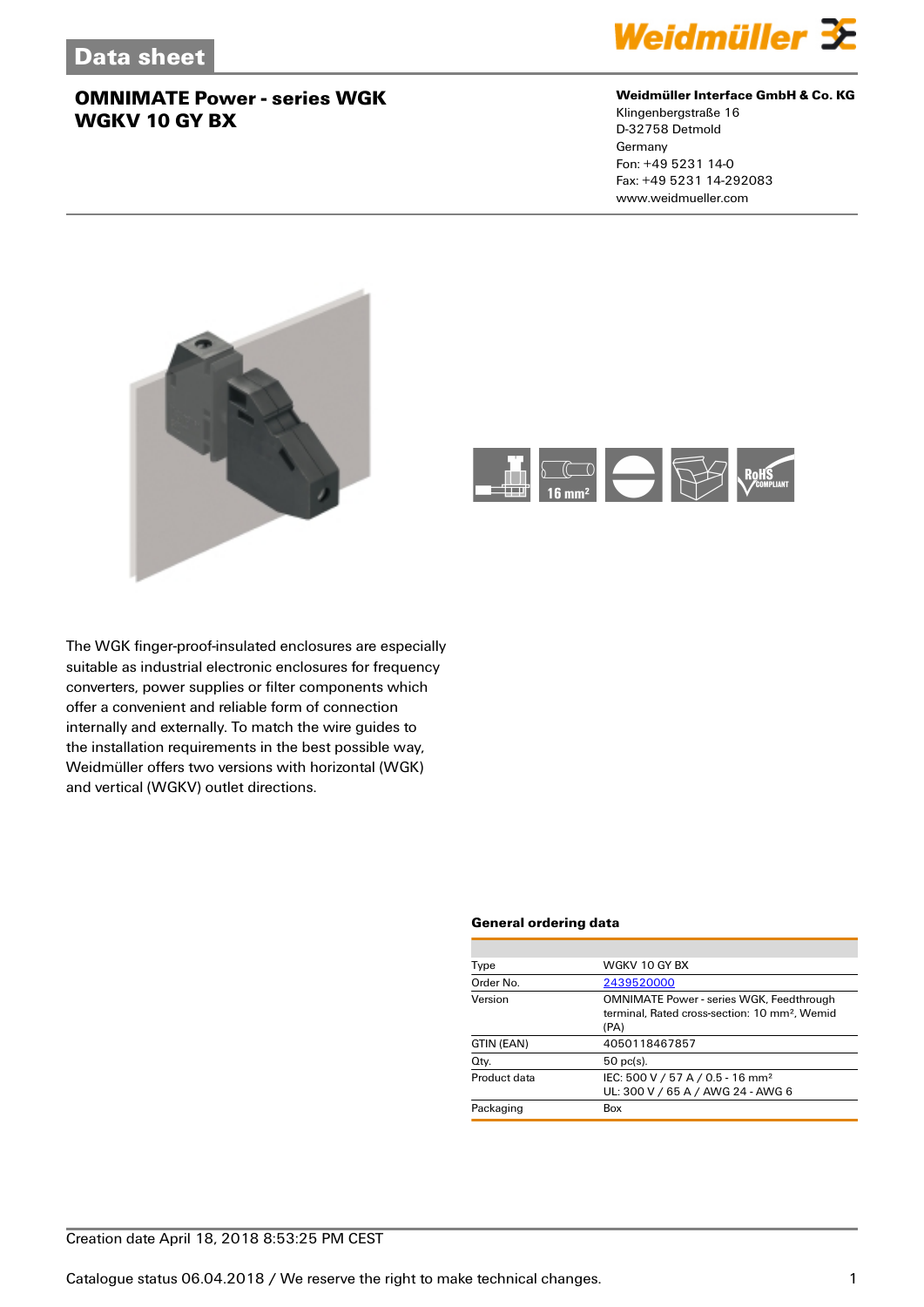# **Technical data**

**Dimensions and weights**



#### **Weidmüller Interface GmbH & Co. KG**

Klingenbergstraße 16 D-32758 Detmold Germany Fon: +49 5231 14-0 Fax: +49 5231 14-292083

| Net weight                                    | 20.08 <sub>g</sub>                    |                                                                   |                   |
|-----------------------------------------------|---------------------------------------|-------------------------------------------------------------------|-------------------|
| <b>System parameters</b>                      |                                       |                                                                   |                   |
| Product family                                | <b>OMNIMATE Power - series</b><br>WGK | Wire connection method                                            | Screw connection  |
| Conductor outlet direction                    | $90^{\circ}/270^{\circ}$              | Fitted by customer                                                | No                |
| Screwdriver blade                             | $0.8 \times 4.0$                      | Tightening torque, min.                                           | $1.2$ Nm          |
| Tightening torque, max.                       | 2.4 Nm                                | Clamping screw                                                    | M <sub>4</sub>    |
| Stripping length                              | $11 \text{ mm}$                       | Touch-safe protection acc. to DIN VDE<br>0470                     | <b>IP 20</b>      |
| <b>Material data</b>                          |                                       |                                                                   |                   |
|                                               |                                       |                                                                   |                   |
| Insulating material                           | Wemid (PA)                            | Colour                                                            | Grey              |
| Colour chart (similar)                        | <b>RAL 7035</b>                       | UL 94 flammability rating                                         | $V-0$             |
| Contact material                              | E-Cu                                  | Contact surface                                                   | tinned            |
| Storage temperature, min.                     | $-25$ °C                              | Storage temperature, max.                                         | 55 °C             |
| Max. relative humidity during storage         | 80%                                   | Operating temperature, min.                                       | -50 °C            |
| Operating temperature, max.                   | 120 °C                                | Temperature range, installation, min.                             | -25 °C            |
| Temperature range, installation, max.         | 120 °C                                |                                                                   |                   |
| <b>Conductors suitable for connection</b>     |                                       |                                                                   |                   |
|                                               |                                       |                                                                   |                   |
| Clamping range, min.                          | $0.5$ mm <sup>2</sup>                 | Clamping range, max.                                              | $16 \text{ mm}^2$ |
| Wire connection cross section AWG.            |                                       | Wire connection cross section AWG,                                |                   |
| min.                                          | <b>AWG 24</b>                         | max.                                                              | AWG 6             |
| Solid, min. H05(07) V-U                       | $0.5$ mm <sup>2</sup>                 | Solid, max. H05(07) V-U                                           | $16 \text{ mm}^2$ |
| Stranded, min. H07V-R                         | $10 \text{ mm}^2$                     | Stranded, max. H07V-R                                             | $16 \text{ mm}^2$ |
| Flexible, min. H05(07) V-K                    | $0.5$ mm <sup>2</sup>                 | Flexible, max. H05(07) V-K                                        | $10 \text{ mm}^2$ |
| w. wire end ferrule, DIN 46228 pt 1, min      | $0.5$ mm <sup>2</sup>                 | w. wire end ferrule, DIN 46228 pt 1,<br>max.                      | $10 \text{ mm}^2$ |
| Rated data acc. to IEC                        |                                       |                                                                   |                   |
|                                               |                                       |                                                                   |                   |
| tested acc. to standard                       |                                       | Rated current, min. no. of poles                                  |                   |
|                                               | IEC 60664-1, IEC 61984                | $(Tu=20^{\circ}C)$                                                | 57 A              |
| Rated current, max. no. of poles<br>(Tu=20°C) | 57 A                                  | Rated voltage for surge voltage class /<br>pollution degree III/3 | 500 V             |
| Rated impulse voltage for surge voltage       |                                       |                                                                   |                   |
| class/ contamination degree III/3             | 6 kV                                  |                                                                   |                   |
| Rated data acc. to CSA                        |                                       |                                                                   |                   |
|                                               |                                       |                                                                   |                   |
| Rated voltage (Use group B)                   | 300 V                                 | Rated voltage (Use group C)                                       | 300 V             |
| Rated current (use group B)                   | 65 A                                  | Rated current (use group C)                                       | 65 A              |
| Wire cross-section, AWG, min.                 | <b>AWG 24</b>                         | Wire cross-section, AWG, max.                                     | AWG 6             |
|                                               |                                       |                                                                   |                   |

Creation date April 18, 2018 8:53:25 PM CEST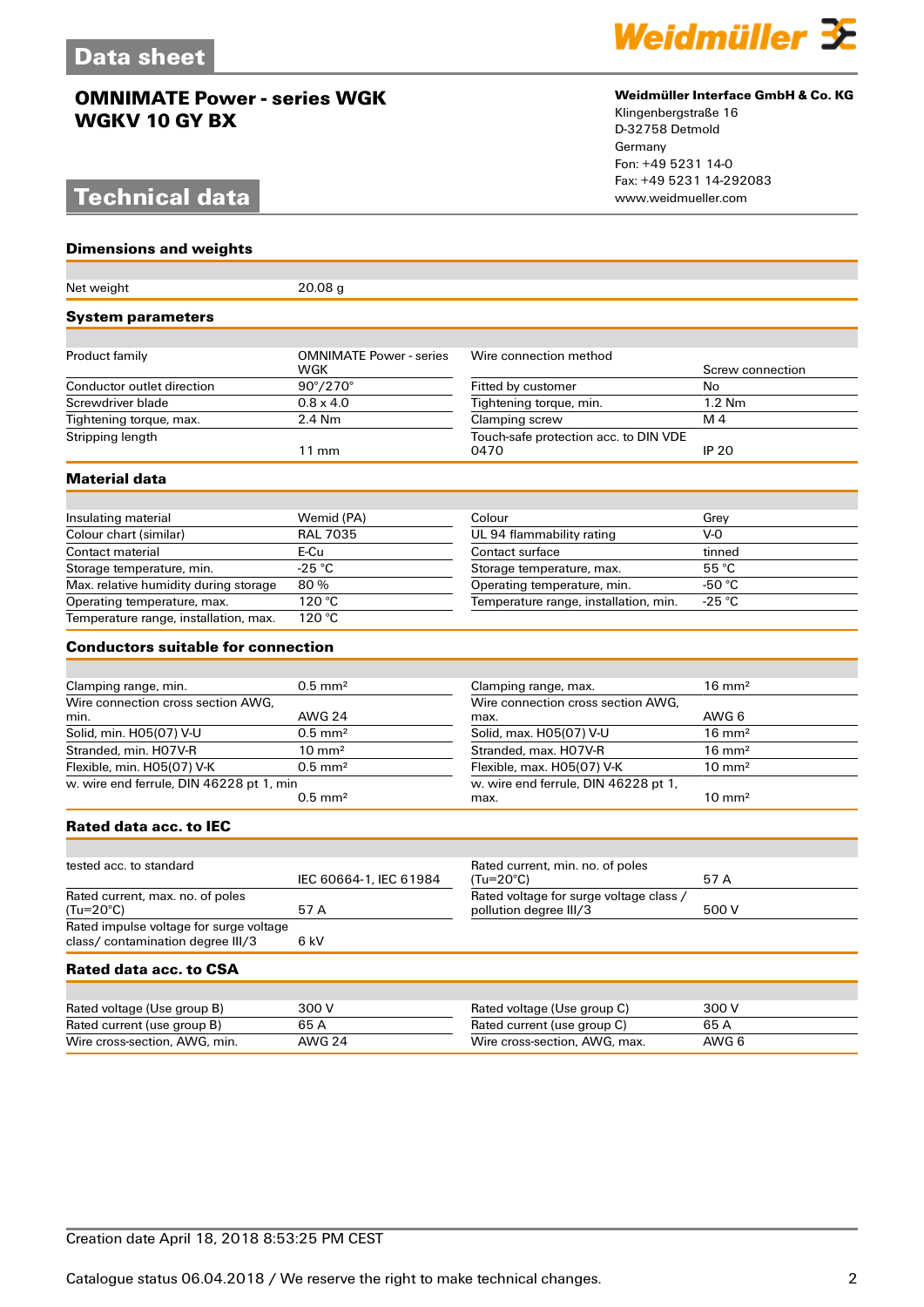# **Technical data**

**Rated data acc. to UL 1059**



#### **Weidmüller Interface GmbH & Co. KG**

Klingenbergstraße 16 D-32758 Detmold Germany Fon: +49 5231 14-0 Fax: +49 5231 14-292083

| Institute (cURus)                |                                                                                                                                                                                                                                                                                 | Certificate No. (cURus)                                                                                       |             |  |  |
|----------------------------------|---------------------------------------------------------------------------------------------------------------------------------------------------------------------------------------------------------------------------------------------------------------------------------|---------------------------------------------------------------------------------------------------------------|-------------|--|--|
|                                  |                                                                                                                                                                                                                                                                                 |                                                                                                               | E60693      |  |  |
| Rated voltage (use group B)      | 300 V                                                                                                                                                                                                                                                                           | Rated voltage (use group C)                                                                                   | 300 V       |  |  |
| Rated current (use group B)      | 65A                                                                                                                                                                                                                                                                             | Rated current (use group C)                                                                                   | 65 A        |  |  |
| Wire cross-section, AWG, min.    | <b>AWG 24</b>                                                                                                                                                                                                                                                                   | Wire cross-section, AWG, max.                                                                                 | AWG 6       |  |  |
| Reference to approval values     | Specifications are<br>maximum values, details -<br>see approval certificate.                                                                                                                                                                                                    |                                                                                                               |             |  |  |
| <b>Classifications</b>           |                                                                                                                                                                                                                                                                                 |                                                                                                               |             |  |  |
|                                  |                                                                                                                                                                                                                                                                                 |                                                                                                               |             |  |  |
| ETIM 6.0                         | EC001283                                                                                                                                                                                                                                                                        | eClass 6.2                                                                                                    | 27-14-11-34 |  |  |
| eClass 9.1                       | 27-14-11-34                                                                                                                                                                                                                                                                     |                                                                                                               |             |  |  |
| <b>Notes</b>                     |                                                                                                                                                                                                                                                                                 |                                                                                                               |             |  |  |
| Notes                            | • Clearance and creepage distances to other components must be devised in accordance with the relevant<br>application standard. This can be achieved in the device by full encapsulation or by the use of additional<br>spacer plates.                                          |                                                                                                               |             |  |  |
|                                  | • Rated data refer only to the component itself. Clearance and creepage distances to other components are to<br>be designed in accordance with the relevant application standards.<br>• Colours: SW = black; GN/YL = green/yellow; GY = grey<br>• Additional colours on request |                                                                                                               |             |  |  |
|                                  |                                                                                                                                                                                                                                                                                 |                                                                                                               |             |  |  |
|                                  |                                                                                                                                                                                                                                                                                 |                                                                                                               |             |  |  |
|                                  | $4 \text{ mm} = 250 \text{ V}$                                                                                                                                                                                                                                                  | • WGK: Rated voltage plastic walls: $1 - 4$ mm = 500 V; metal walls: $1 - 2.5$ mm = 400 V; metal walls: 2.5 - |             |  |  |
| <b>Approvals</b>                 |                                                                                                                                                                                                                                                                                 |                                                                                                               |             |  |  |
|                                  |                                                                                                                                                                                                                                                                                 |                                                                                                               |             |  |  |
| Approvals                        |                                                                                                                                                                                                                                                                                 |                                                                                                               |             |  |  |
| <b>ROHS</b>                      | Conform                                                                                                                                                                                                                                                                         |                                                                                                               |             |  |  |
| <b>Downloads</b>                 |                                                                                                                                                                                                                                                                                 |                                                                                                               |             |  |  |
| Approval/Certificate/Document of |                                                                                                                                                                                                                                                                                 |                                                                                                               |             |  |  |
| Conformity                       | <b>Declaration of the Manufacturer</b>                                                                                                                                                                                                                                          |                                                                                                               |             |  |  |
| Brochure/Catalogue               | <b>FL DRIVES EN</b>                                                                                                                                                                                                                                                             |                                                                                                               |             |  |  |
|                                  | <b>MB DEVICE MANUF. EN</b>                                                                                                                                                                                                                                                      |                                                                                                               |             |  |  |
|                                  | <b>FL DRIVES DE</b>                                                                                                                                                                                                                                                             |                                                                                                               |             |  |  |
|                                  | <b>FL_BASE_STATION_EN</b><br><b>FL ELEVATOR EN</b>                                                                                                                                                                                                                              |                                                                                                               |             |  |  |
|                                  | <b>FL POWER SUPPLY EN</b>                                                                                                                                                                                                                                                       |                                                                                                               |             |  |  |
|                                  | <b>FL 72H SAMPLE SER EN</b>                                                                                                                                                                                                                                                     |                                                                                                               |             |  |  |
|                                  | PO OMNIMATE EN                                                                                                                                                                                                                                                                  |                                                                                                               |             |  |  |

### Creation date April 18, 2018 8:53:25 PM CEST

Catalogue status 06.04.2018 / We reserve the right to make technical changes. 33